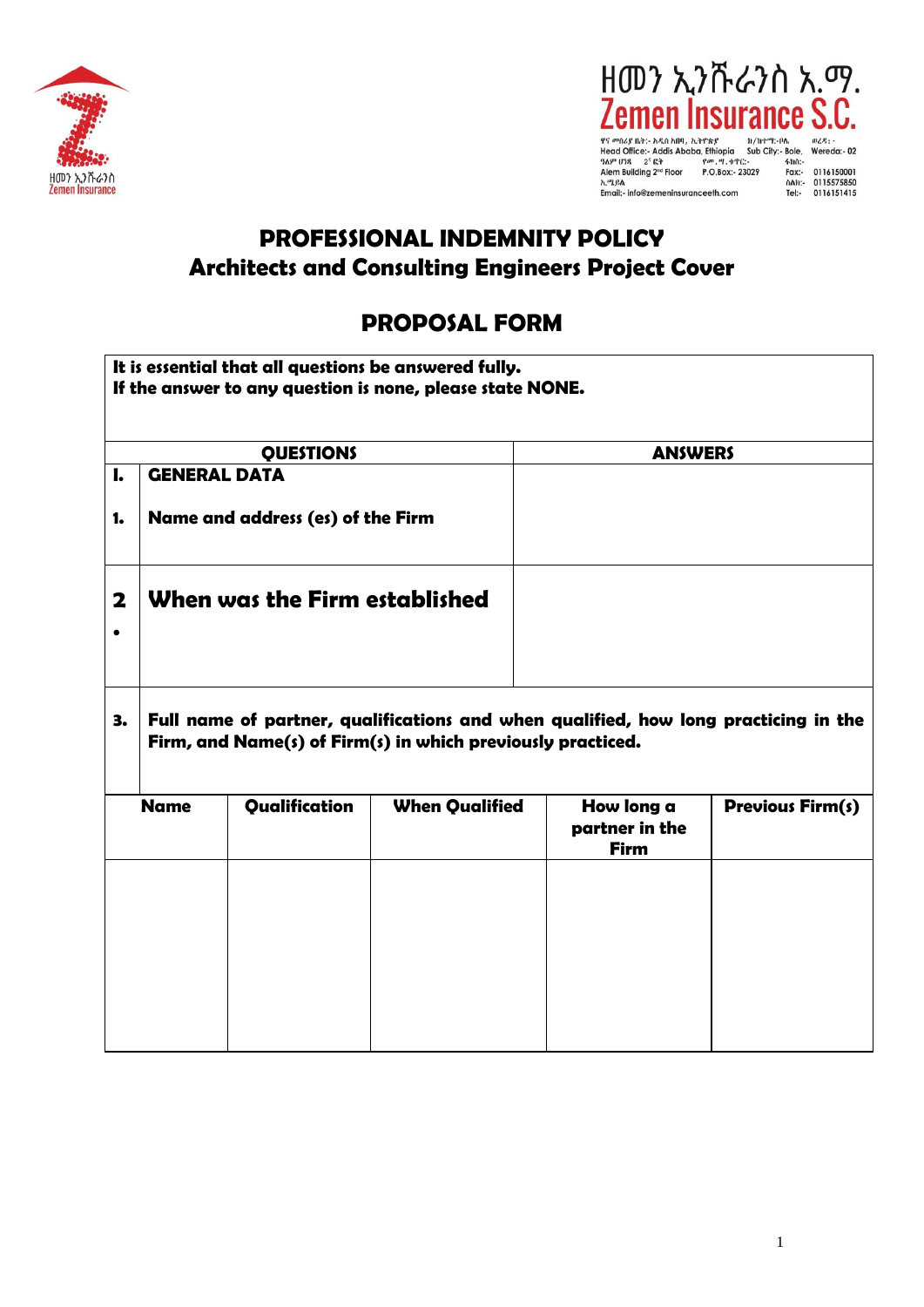| 4. | <b>Total Number Staff</b>                                                             |    |                                         |               |  |  |
|----|---------------------------------------------------------------------------------------|----|-----------------------------------------|---------------|--|--|
|    | $\alpha$ Professionally qualified staff, other than typists and<br><b>Office Boys</b> |    |                                         | (a)           |  |  |
|    | $(b)$ Staff other than typists and office Boys please specify                         |    | (b)                                     | (c)           |  |  |
|    | (c) Typists and Office Boys                                                           |    |                                         |               |  |  |
| П. | <b>Nature of your activities</b>                                                      |    |                                         |               |  |  |
| 1. | Please give an approximate percentage split of the disciplines involved               |    |                                         |               |  |  |
|    | $\circ$ ) Civil engineering                                                           |    | $\alpha$ .                              | $\%$          |  |  |
|    | $\circ$ ) Structural engineering                                                      |    |                                         | $\%$          |  |  |
|    | $\circ$ ) Mechanical engineering                                                      |    |                                         | $\%$          |  |  |
|    | $\left  d \right $ Electrical engineering                                             |    |                                         | $\%$          |  |  |
|    | $\ket{\theta}$ Heating and ventilating engineering                                    |    |                                         | $\%$          |  |  |
|    | f) Chemical engineering                                                               |    | $f.$ $\qquad$                           | $\%$          |  |  |
|    | $\circ$ ) Soil engineering                                                            |    | $\Box$                                  | $\%$          |  |  |
|    | $\mathsf{h}\mathsf{I}\mathsf{I}\mathsf{N}$ Nuclear engineering                        |    |                                         | $\%$          |  |  |
|    | i) Architectural and town planning                                                    | Ι. |                                         | $\%$          |  |  |
|    | i) Land scope architecture                                                            |    |                                         | $\%$          |  |  |
|    | $\mathsf{k}\mathsf{)}$ Others, not shown please specify:                              | k. |                                         | $\%$          |  |  |
|    |                                                                                       |    |                                         | 100%          |  |  |
| 2. | Division of the company's design and reports                                          |    | Approximate                             | percentage    |  |  |
|    | Please indicate the approximate percentage of the                                     |    | (if none, state NONE)                   |               |  |  |
|    | total fees the company derives from work where the                                    |    |                                         |               |  |  |
|    | main contract or interest is:                                                         |    |                                         |               |  |  |
|    |                                                                                       |    | a) a                                    | $\%$          |  |  |
|    | $\alpha$ ) feasibility studies, reports, surveys, etc. (where                         |    |                                         |               |  |  |
|    | applicant is not involved in actual design work)                                      |    |                                         |               |  |  |
|    |                                                                                       |    | b)                                      | $\%$          |  |  |
|    | $\circ$ ) bridges and/or tunnels                                                      |    | C)                                      | $\frac{1}{2}$ |  |  |
|    | $\circ$ dams                                                                          |    | d)                                      | $\frac{1}{2}$ |  |  |
|    | $d)$ mines                                                                            |    | <u> a serie de la provincia de la p</u> | $\%$          |  |  |
|    |                                                                                       |    | e)                                      |               |  |  |
|    | $\in$ harbors and or jetties and/or offshore installations                            |    |                                         |               |  |  |
|    | water schemes<br>f).                                                                  |    | f)                                      | $\%$<br>$\%$  |  |  |
|    | $\circ$ ) foundations and underpinning                                                |    | g)_<br>h)                               | $\%$          |  |  |
|    | $h)$ soil testing                                                                     |    |                                         |               |  |  |
|    | water schemes<br>i)                                                                   |    | i)                                      | $\%$          |  |  |
|    | nuclear or atomic projects<br>i)                                                      |    | J)                                      | $\%$<br>$\%$  |  |  |
|    | $\mathsf{k})$ heating, ventilating and air conditioning                               |    | k)<br>L)                                | $\%$          |  |  |
|    | chemical, petro-chemicals and refineries<br>$\Box$                                    |    | m)                                      | $\%$          |  |  |
|    | $m$ ) housing schemes (2-3 floors)                                                    |    | n)                                      | $\%$          |  |  |
|    | n) high rise building                                                                 |    | o)                                      | $\%$          |  |  |
|    | $\circ$ ) schools, hospitals, municipal buildings                                     |    | <b>p</b> )                              | $\%$          |  |  |
|    | $\vert$ industrial Systems buildings                                                  |    | q)                                      | $\%$          |  |  |
|    |                                                                                       |    |                                         |               |  |  |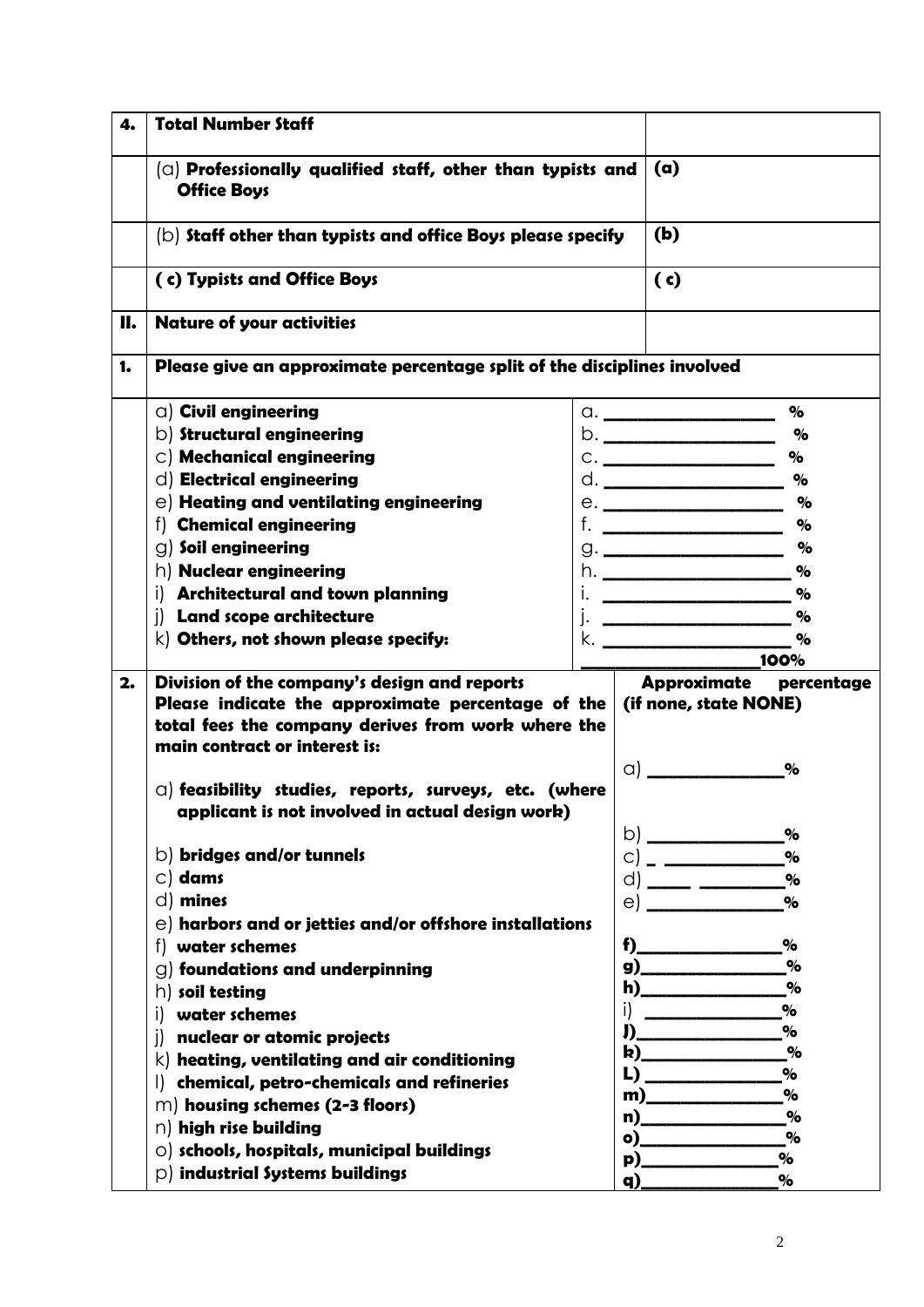|    | $Q$ ) Mechanical plan & bulk handling equipment<br>(including silos. Etc.)<br>r) other work including any specialist activities not<br>shown above (please specify)            | $\overline{\qquad}$ 100% | $\%$                      |
|----|--------------------------------------------------------------------------------------------------------------------------------------------------------------------------------|--------------------------|---------------------------|
|    | <b>Supervision of Construction</b>                                                                                                                                             | $\alpha$ )               | $\mathbf{O}_{\mathbf{O}}$ |
|    | C. Proportion of work where company both designs<br>and supervises the actual construction                                                                                     |                          |                           |
|    | b. Proportion of work where company provides<br>technical supervision of construction from the                                                                                 | b) _________             | $\%$<br>100%              |
|    | design made by other company.                                                                                                                                                  | <b>Domestic</b>          |                           |
| З. | <b>Please give the following:</b>                                                                                                                                              |                          | <b>Foreign</b>            |
|    | a) Total construction values during the past twelve<br>months                                                                                                                  |                          |                           |
|    | $\mathbf b$ ) Gross fees received in past twelve months from the<br>following work:                                                                                            | $\mathbf{b}$ )           |                           |
|    | ], architectural                                                                                                                                                               |                          |                           |
|    | 2. engineering                                                                                                                                                                 |                          |                           |
|    | 3. quantity surveying                                                                                                                                                          |                          |                           |
|    | 4. structural survey or inspection reports                                                                                                                                     | 4.                       |                           |
|    | 5. town planning                                                                                                                                                               | 5.                       |                           |
|    | 6. any work other than listed above                                                                                                                                            | 6.                       |                           |
|    | Total given must gross fees for the ensure practice                                                                                                                            |                          |                           |
|    | c. Do the fees disclosed above include work performed<br>on projects which have been aborted prior to<br>commencement date, where no liability is accruing to<br>the practice? | c) Yes $\Box$            | $No$ $  $                 |
|    | If so, please advise percentage of total fees<br>applicable:                                                                                                                   |                          |                           |
|    | d. Estimated fees for the coming twelve months                                                                                                                                 | d) Birr                  |                           |
|    |                                                                                                                                                                                |                          |                           |

| 4. | Please list the countries involved in your overseas<br>operations and method of handling such business                                                                                                    |  |
|----|-----------------------------------------------------------------------------------------------------------------------------------------------------------------------------------------------------------|--|
|    | In what type of projects is your firm specialized?<br><b>Please specify</b>                                                                                                                               |  |
| 5. | List the five largest jobs performed by your<br>company and five typical jobs. Giving brief<br>details of building values, fees received and short<br>description of contracts, performed during the five |  |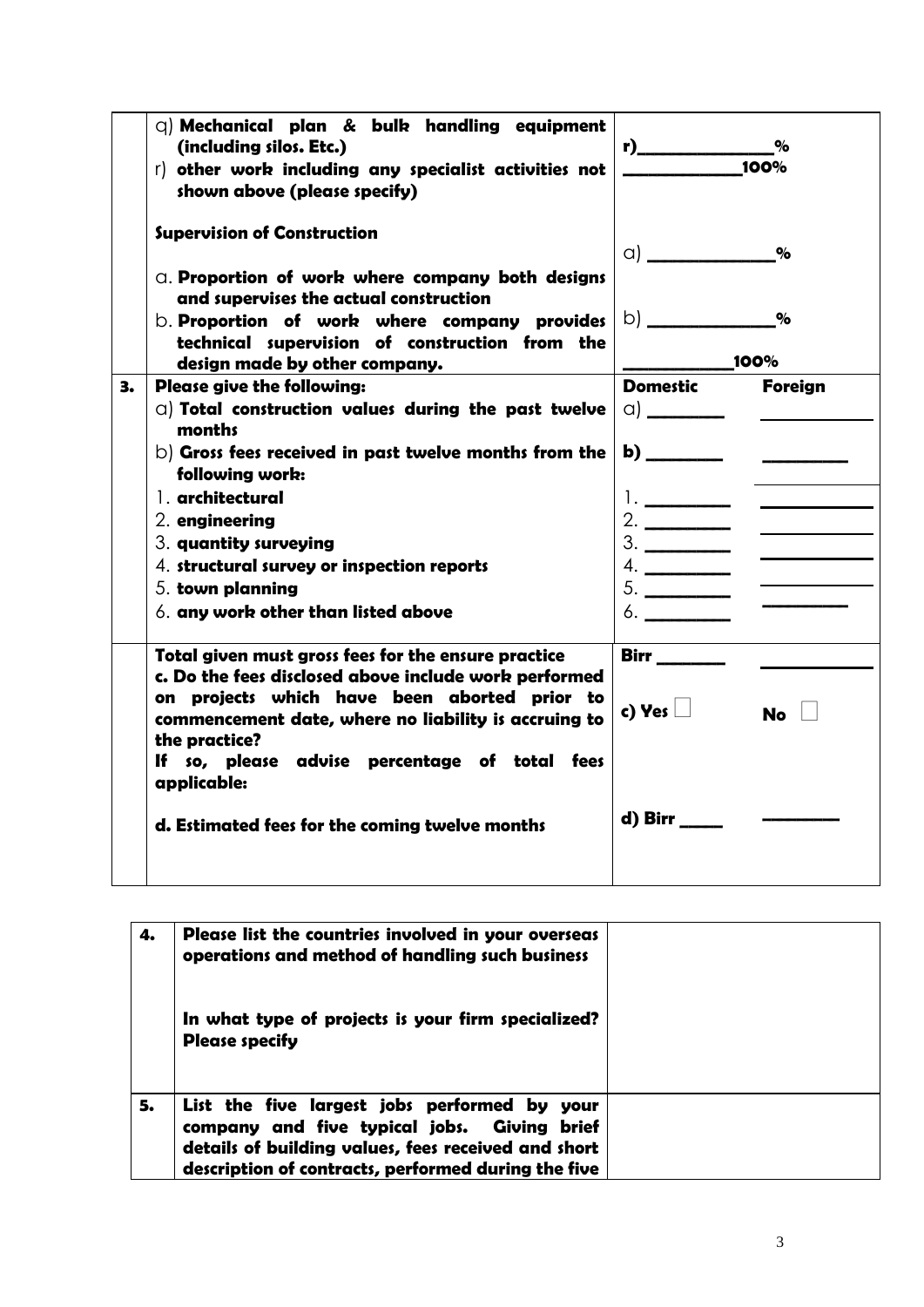|     | years, to be listed on your headed paper please.                                                                                                             |                      |
|-----|--------------------------------------------------------------------------------------------------------------------------------------------------------------|----------------------|
| 6.  | Are any major changes anticipated in the<br>Company's activities within the next two years?<br>If yes give full details:                                     | Yes $\Box$ No $\Box$ |
| Ш.  | <b>General Questions Regarding the project</b><br>1. Principal                                                                                               |                      |
|     | 2. Main contractor/consortium                                                                                                                                |                      |
|     | 3. Nature and purpose of project                                                                                                                             |                      |
|     | 4. Location of project (place, country)                                                                                                                      |                      |
|     | 5. Total contract value<br>How much of total sum refers to building<br>structure?                                                                            |                      |
|     | 6. Your fees                                                                                                                                                 |                      |
| IV. | Nature of your work/responsibility/period<br>1. Nature of your work<br>(detailed<br>description<br>including<br>special<br>techniques and hazardous factors) |                      |
|     | responsibility (e.g. design<br>and/or<br>2. <b>Your</b><br>supervision)                                                                                      |                      |
|     | 3. Commencement and duration of your work                                                                                                                    |                      |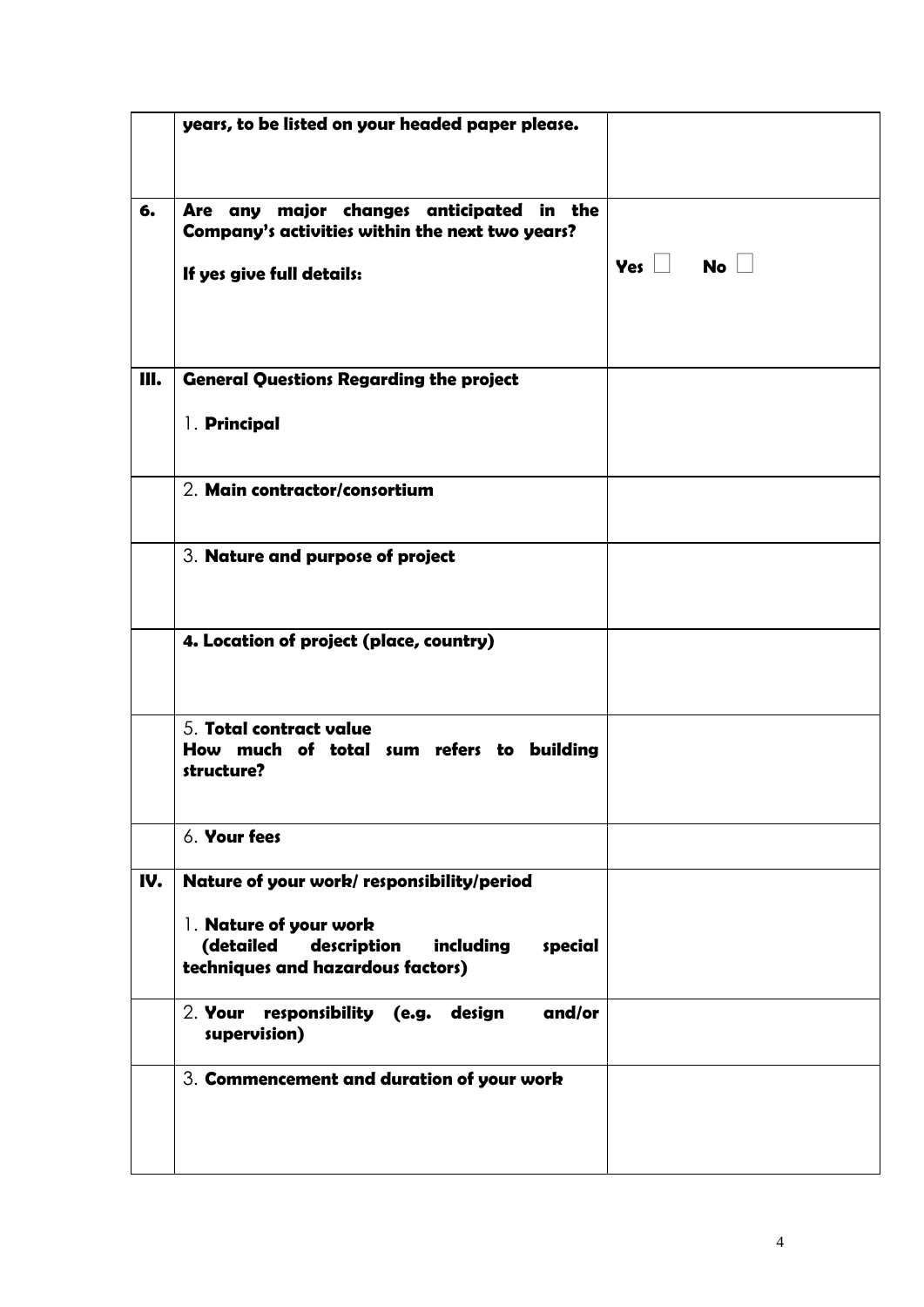|    | 4. Commencement and duration of construction<br>work                                                                                                                              |                            |           |
|----|-----------------------------------------------------------------------------------------------------------------------------------------------------------------------------------|----------------------------|-----------|
|    | 5. Probable date of handling over                                                                                                                                                 |                            |           |
|    | 6. Period of your liability/statutory limitation                                                                                                                                  |                            |           |
| V. | Scope of coverage<br><b>a.</b> Design only                                                                                                                                        | Yes $\Box$                 | No $\Box$ |
|    | 2. Supervision only                                                                                                                                                               | $\Box$<br><b>Yes</b>       | <b>No</b> |
|    | 3. Design and supervision                                                                                                                                                         | <b>Yes</b><br>$\mathbf{L}$ | No $\Box$ |
|    | 4. Loss of documents<br>Limit                                                                                                                                                     | <b>Yes</b>                 | <b>No</b> |
| 5. | <b>Dishonesty of employees</b><br>If so, please answer the following questions:<br>$\alpha$ ) Has the firm sustained any loss through the<br>fraud or dishonesty of any employee? | <b>Yes</b>                 | <b>No</b> |
|    | $\mathbf b$ ) Is any employee allowed to sign cheques<br>without countersignature by a partner?<br>If so, up to what amount?                                                      | Yes<br><b>Yes</b>          | No<br>No  |
|    |                                                                                                                                                                                   |                            |           |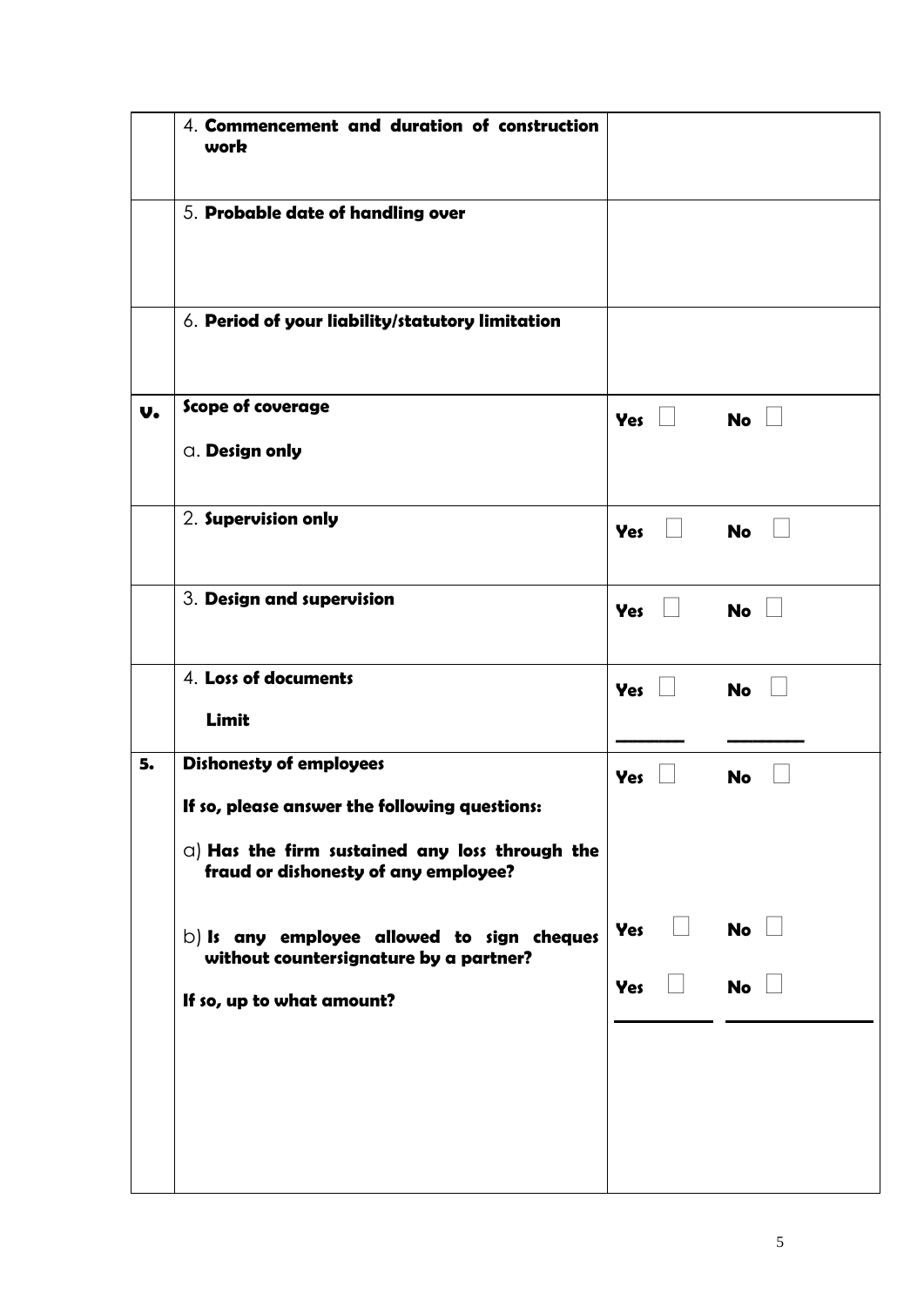| VI.      | <b>Technical details:</b>                                                                                                                                                                                                                      |                         |
|----------|------------------------------------------------------------------------------------------------------------------------------------------------------------------------------------------------------------------------------------------------|-------------------------|
|          | 1. Soil conditions                                                                                                                                                                                                                             |                         |
|          | 2. Ground - water conditions                                                                                                                                                                                                                   |                         |
|          | 3. Nature of foundations                                                                                                                                                                                                                       |                         |
| VII      | <b>Surrounding Property:</b>                                                                                                                                                                                                                   |                         |
|          | Please give description of the neighborhood of the<br>site (details of existing building or surrounding<br>property possibly affected by contract works such<br>as excavation, under pinning, piling, vibration or<br>ground- water lowering.) |                         |
| VII<br>ı | Insurance/claims experience                                                                                                                                                                                                                    |                         |
|          | 1. Are you protected by an annual professional<br>indemnity insurance Policy?                                                                                                                                                                  | <b>Yes</b><br><b>No</b> |
|          | If so, please advise                                                                                                                                                                                                                           |                         |
|          | a) insurance company<br>$\circ$ ) limit of indemnity                                                                                                                                                                                           |                         |
|          | 2. Number and amount of claims during last 5<br>years                                                                                                                                                                                          |                         |
| IX       | <b>Indemnity required</b>                                                                                                                                                                                                                      |                         |
|          | 1. Limit any one accident                                                                                                                                                                                                                      |                         |
|          | 2. Limit in the annual aggregate                                                                                                                                                                                                               |                         |
|          | 3. Deductible each and every claim to be borne<br>by insured                                                                                                                                                                                   |                         |